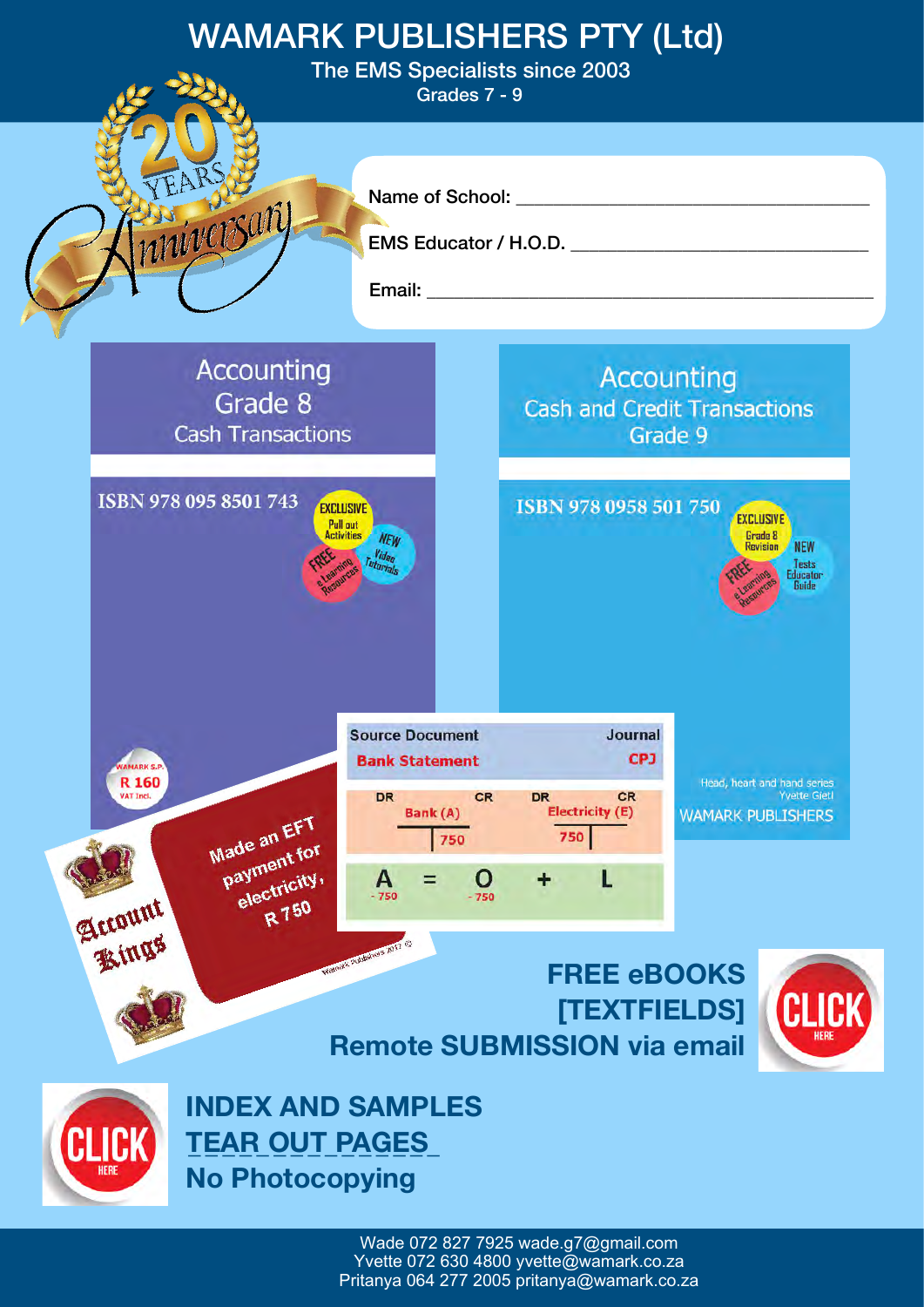## EDUCATOR TRAINING \* VIDEOS \* CURRENT AFFAIRS

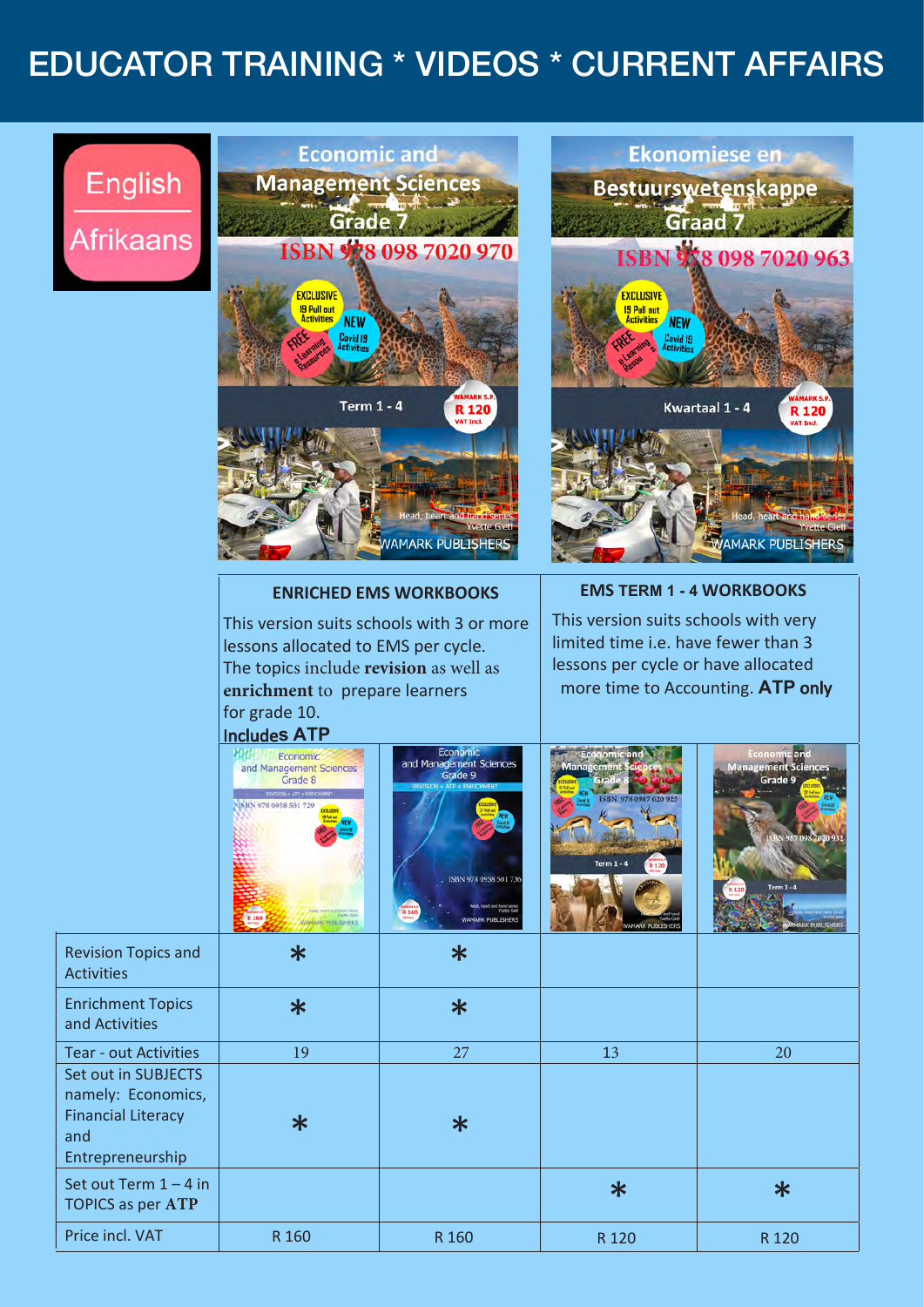

The approach of your books is unique and the beautiful illustrations, colours, tips and reminders throughout every page of this textbook teach accounting in an unintimidating way.

Basic concepts are beautifully explained and exercised throughout the book, so learning is reinforced continuously, and the learner makes the connection between all the building blocks of accounting. Each page is filled with tips and information to help the learner make a success of accounting and builds a solid foundation for progression to Grade 10 and beyond.

I love the tear out pages and the built-in assessments that can be used for informal as well as formal assessments. There are beautiful built-in charts and tables to help learners memorize the basic concepts along with goal setting and plotting their results and progress to motivate and inspire.

The books are thoroughly modern and up to date bringing the real world to school accounting. These textbooks also challenge the learners, they are capable of so much more than we think, and this book leads them expertly through the stages.

It really is a head, heart and hand learning experience and I commend the author's and publishers of these lovely books. Most importantly the children thoroughly enjoy them!

|                                                                                                                                                                   |                                                                                                                 |                                                                                                                                                                   | 1. Click on the live link if you have an eBook or scan the QR code. |                                                                           |                                                                               |  |
|-------------------------------------------------------------------------------------------------------------------------------------------------------------------|-----------------------------------------------------------------------------------------------------------------|-------------------------------------------------------------------------------------------------------------------------------------------------------------------|---------------------------------------------------------------------|---------------------------------------------------------------------------|-------------------------------------------------------------------------------|--|
| <b>TEAR OUT PAGE</b>                                                                                                                                              |                                                                                                                 | 2. Watch the video and identify and classify (highlight the accounts) with Mrs Gietl.<br>Time stamps: 00:00 - 1:15 The difference between machinery and equipment |                                                                     |                                                                           |                                                                               |  |
|                                                                                                                                                                   |                                                                                                                 |                                                                                                                                                                   |                                                                     | 01:16 - 1:59 The difference between packaging material and material costs |                                                                               |  |
| National Budget<br><b>DATA RESPONSE</b>                                                                                                                           | NAME:<br>GRADE:<br>DATE:                                                                                        |                                                                                                                                                                   |                                                                     | 02:00 - 22:14 Identifying and classifying accounts according to the AOL.  |                                                                               |  |
| <b>ACTUAL MARK</b>                                                                                                                                                | TOTAL: 40                                                                                                       |                                                                                                                                                                   |                                                                     | https://www.youtube.com/watch?v=Nwmz8Z9-uYI.                              |                                                                               |  |
| $\frac{m}{2}$<br><b>LEVEL</b>                                                                                                                                     | ASSESSMENT:<br>DUE DATE:                                                                                        |                                                                                                                                                                   |                                                                     |                                                                           |                                                                               |  |
| or<br>https://www.ycotube.com/watch?v=mXA3ObGMEZo&I=3748<br>1.1How much did South Africa borrow from external funders?<br>1.2 Who is South Africa borrowing from? | (1)                                                                                                             | ment An<br>Agret -<br>Committen Current                                                                                                                           | area' Liverin Passes CV-25<br>Asset-<br>menthium Cive               | Attel -<br>Current/Non Current                                            | Asset-<br><b>Competition Compet</b>                                           |  |
| 1.3 At what interest rate is the IMF lending South Africa money?<br>2. Watch the video and answer the questions that follow.                                      |                                                                                                                 | <b>EQUIPMENT</b>                                                                                                                                                  | <b>CASH FLOAT</b>                                                   | <b>EQUIPMENT</b>                                                          | <b>VEHICLES/ MACHINERY</b><br><b>VOERTUIE/ MASJIENERIE</b>                    |  |
|                                                                                                                                                                   |                                                                                                                 | <b>TOERUSTING</b>                                                                                                                                                 | <b>WISSELFONDS</b>                                                  | <b>MASJIENERIE</b><br>Asset-                                              |                                                                               |  |
| Or<br>https://www.youtube.com/watch?v=7YJpcwvA9zs                                                                                                                 |                                                                                                                 | Actet.<br>Current/Non Corr                                                                                                                                        | Asset-<br>Carrent/Non Can                                           | Current/Non Current                                                       | Asset -<br>Current/Hon Current                                                |  |
| 2.1 What is a budget deficit?                                                                                                                                     | (2)                                                                                                             | <b>DEBTORS CONTROL</b><br><b>DEBITEURE KONTROLE</b>                                                                                                               | <b>EQUIPMENT</b><br><b>TOERUSTING</b>                               | <b>VEHICLES/ MACHINERY</b><br><b>VOERTUIE/MASJIENERIE</b>                 | <b>EQUIPMENT</b><br><b>TOERUSTING</b>                                         |  |
| 2.2 How much of our total income will be used to service our debt in 2023?<br>2.3 What does it mean to "default" on a loan payment?                               | (1)                                                                                                             | Agset -<br>Current/Non Current                                                                                                                                    | Asset-<br><b>Current Mays Current</b>                               | Augel-<br>Current/Non Current                                             | Asset-<br>Current/Non Current                                                 |  |
| 2.4 How is Government income affected by Covid/ lockdown with regards to:<br>Income Tax (Individuals):                                                            | (2)                                                                                                             |                                                                                                                                                                   |                                                                     |                                                                           |                                                                               |  |
| Tax on Profits by companies:                                                                                                                                      | (2)                                                                                                             | PETTY CASH<br><b>KLEINKAS</b>                                                                                                                                     | <b>EQUIPMENT</b><br><b>TOERUSTING</b>                               | <b>EQUIPMENT</b><br><b>TOERUSTING</b>                                     |                                                                               |  |
|                                                                                                                                                                   | (2)<br>(2)                                                                                                      | Abset -<br><b>Current/Van Current</b>                                                                                                                             | Asset-<br>ment/Non-Classed                                          | Asset:<br>Current/Non Current                                             | Asset-<br>Current/Non Current                                                 |  |
| Fuel Levies:<br>2.5 Mention 2 institutions government borrows from locally and what is the benefit?                                                               | (2)                                                                                                             |                                                                                                                                                                   | <b>NEDBANK</b>                                                      |                                                                           | OFFICE FURNITURE<br><b>KANTOOR MEUBELS</b><br><b>Vised</b><br><b>Deposits</b> |  |
| amount owed?                                                                                                                                                      | (2)<br>2.6 South Africa is borrowing Dollars. If the value of the Rand decreases what will happen to the<br>(2) | <b>EQUIPMENT</b><br><b>TOERUSTING</b>                                                                                                                             | <b>BANK</b>                                                         | <b>EQUIPMENT</b><br><b>TOERUSTING</b>                                     | <b>FIXED DEPOSIT</b><br><b>VASTE DEPOSITO</b>                                 |  |